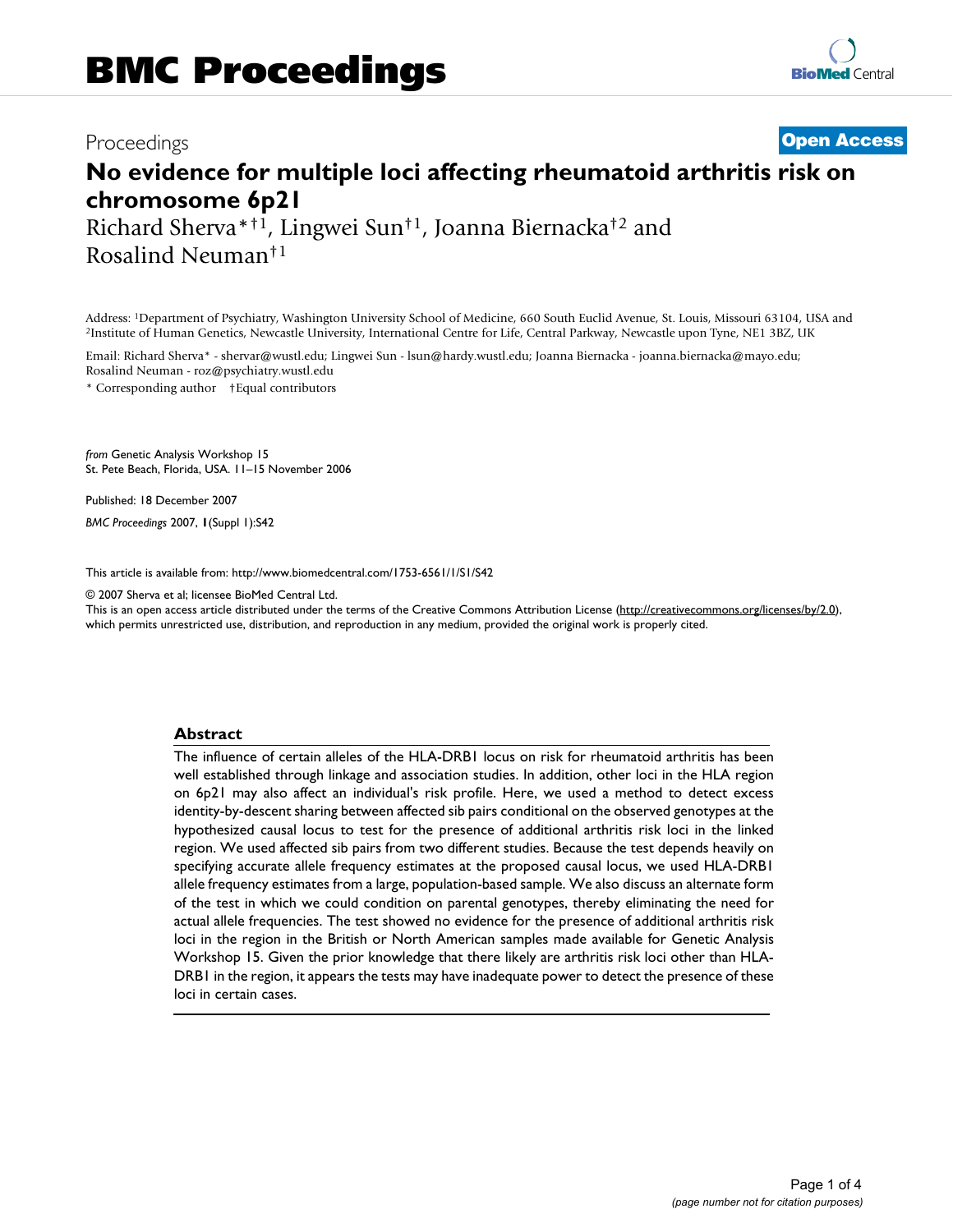## **Background**

There is substantial evidence from linkage and association studies for a locus contributing to rheumatoid arthritis (RA) risk on chromosome 6p21. The HLA-DRB1 locus may be the sole cause of this linkage signal, but given the complexity of the HLA region and autoimmune function, other polymorphisms in the region could also influence RA risk. In addition, previous research suggests the presence of other RA risk loci in the region [1-3]. The analysis presented in this paper uses the method proposed by Sun et al. [4] to test the null hypothesis that HLA-DRB1 genotype is the sole cause of the observed linkage signal.

# **Methods**

For these analyses we used data from two RA studies, the North American Rheumatoid Arthritis Consortium (NARAC), and The Arthritis and Rheumatism Council's UK National Repository of family material. Details about the designs of these studies are published elsewhere [5-7], but briefly, the NARAC investigators recruited and genotyped families with two or more siblings with RA, and the UK repository pooled a cohort of Caucasian, RA-affected sibling pairs (ASPs).

We initially used Merlin [8] to confirm the RA linkage signal on chromosome 6 with a nonparametric linkage (NPL) statistic [9] in the NARAC and UK data. We also confirmed the association between HLA-DRB1 genotype and RA in the NARAC data set using correlated data corrected logistic regression in SAS PROC GENMOD with HLA-DRB1 modeled as the number of "high-risk" alleles (0, 1, or 2). High-risk alleles were identified based on the work of Newton et al. [10]. This analysis could not be performed in the UK data because all genotyped sibs are affected. An Armitage trend test [11] in SAS Genetics was used to test for association between SNPs in the region and RA. Linkage disequilibrium between the HLA-DRB1 locus and surrounding markers was estimated using MIDAS<http://www.genes.org.uk/software/midas>.

We used the method described by Sun et al. [4] to determine whether the HLA-DRB1 locus is the sole cause of the observed linkage in the region. The test is designed to detect excess identity-by-descent (IBD) sharing between ASPs conditional on the observed genotypes at the hypothesized causal locus. The method is based on the fact that under the null hypothesis that the candidate marker is the sole causal site in the region,

$$
Pr_{H0}(I|G_C, ASP) = Pr(I|G_C),
$$
\n(1)

where  $Pr<sub>H0</sub>$  is the probability that the hypothesized causal marker is the sole cause of the linkage signal, I is the IBD sharing for a sib pair at the candidate locus, and  $G<sub>C</sub>$  indicates the sibs' genotype configuration at the locus. Sun et al. use the distribution of IBD sharing between affected sibs given the sibs' genotypes at the candidate locus,  $G_C$ , (which depends on allele frequencies at the candidate locus) to obtain the null conditional mean sharing,  $\mu_{\rm G}$ , which is equal to  $E_{H0}[S]$ , and variance,  $\sigma_G^2$ , which is equal to Va $r_{H0}[S]$  for some IBD sharing statistic S. A variation of the usual NPL score statistic or the linear or exponential likelihood of Kong and Cox [9] based on the standardized family score statistics  $Z = \{S - \mu_G\}/\sigma_G$  is then used to assess evidence against  $H_0$ . We used population allele frequencies from published results by Klitz et al. [12] from a study of 1000 randomly selected North American Caucasian donors. When multiple ASP were present in a family, one was randomly chosen from each family in the NARAC and UK data set for this analysis, and pairs with informative genotypes (at least one shared DRB1 allele) were given weights based on  $\sigma_{\text{C}}$ . To obtain the actual sharing between sibs, we used Merlin [8] to calculate IBD probabilities at the DRB1 locus based on DRB1 genotype as well as the genotypes at flanking markers. To compute S, we summed the products of the probabilities and the number of alleles shared IBD.

We also considered a modified version of the method of Sun et al. proposed by Biernacka et al. [13]. In this modified method, conditioning on the parental genotypes avoids the problem having to specify allele frequencies in the analysis. In the modified method,  $G<sub>C</sub>$  in Eq. (1) is replaced by the parental and ASP genotypes,  $\{G_p, G_c\}$ , and  $\mu$ <sub>G</sub> and  $\sigma$ <sub>G</sub> are based on the IBD distribution given the ASP and parental candidate SNP genotypes.

# **Results**

Using both the NARAC and UK data, we confirmed the evidence for linkage to RA on chromosome 6. The peak LOD score in NARAC families was at marker D6S1629 (47.7 cM, LOD = 14.36,  $p = 4.28 \times 10^{-16}$ ), and the peak score in the UK families was at marker D6S276 (44.4 cM, LOD = 4.28,  $p = 9.01 \times 10^{-6}$ ). We also confirmed the association of HLA-DRB1 alleles with RA in the NARAC data set. In NARAC families, the odds ratio for each additional risk allele was 18.2, (*p* < 0.0001). One SNP, rs910516, is located approximately 5 Mb from D6S1629 and suggests association with RA in the NARAC data (*p* = 0.01). There is significant LD between D6S1629 and HLA-DRB1 alleles; only one high-risk allele (1402), however, is in significant LD with an allele  $(3)$  of D6S1629 (D' = 0.64).

The Sun et al. test in the HLA-DRB1 region, computed in 452 Caucasian ASPs from the NARAC data failed to reject the null  $(T = -0.2, p = 0.58)$ , suggesting that the HLA-DRB1 locus may be the sole contributor to the linkage signal. We got a similar result in the 309 ASP from the UK data  $(T =$ -0.6,  $p = 0.73$ ). Table 1 summarizes the results from the analyses in both data sets.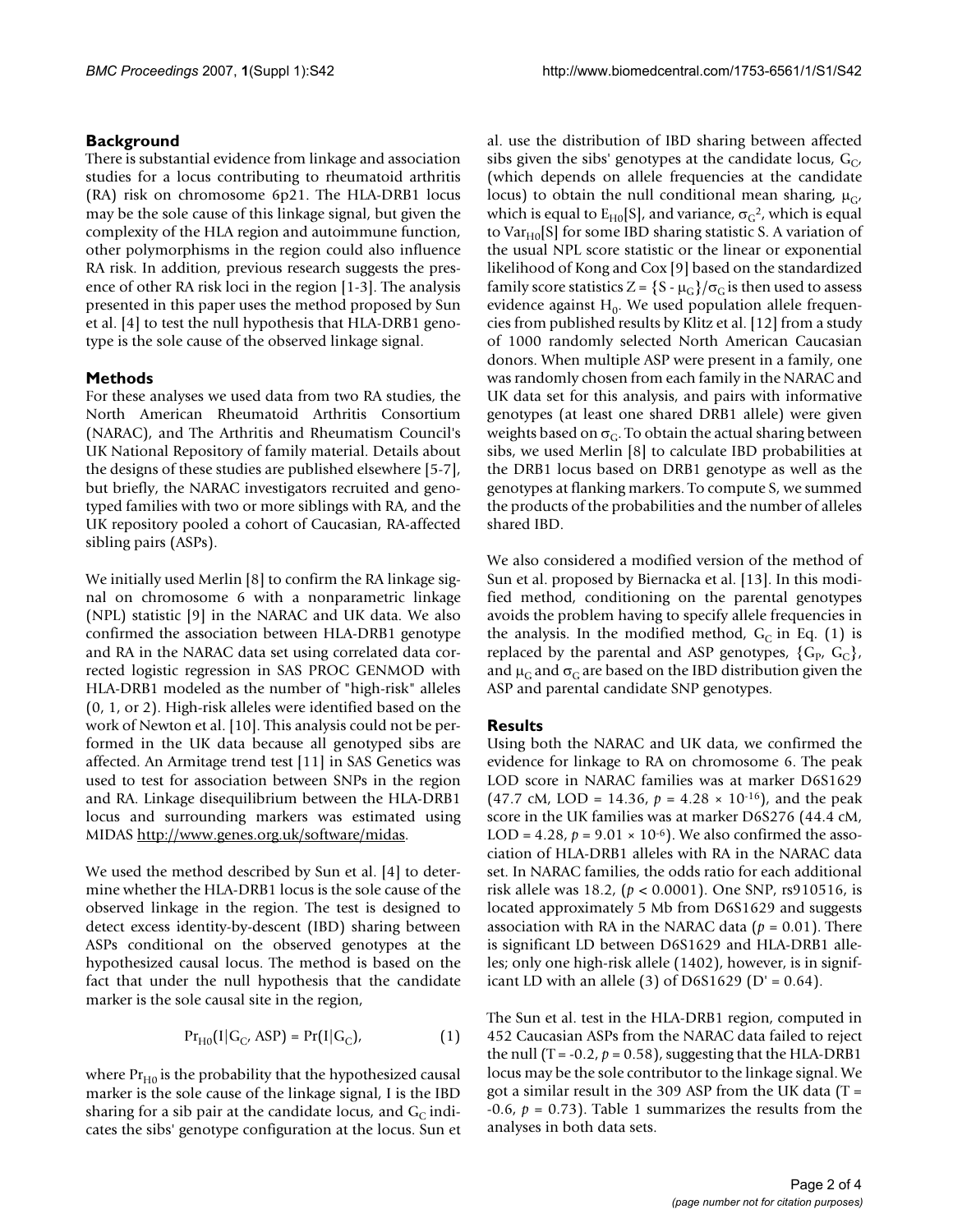|                                                        | Sample                               |                                    |
|--------------------------------------------------------|--------------------------------------|------------------------------------|
|                                                        | NARAC (452 ASP)                      | <b>UK (309 ASP)</b>                |
| LOD score at DRBI locus (p-value)                      | 14.36 ( $p = 4.28 \times 10^{-16}$ ) | 4.28 ( $p = 9.01 \times 10^{-6}$ ) |
| RA odds ratio for each DRBI high-risk allele (p-value) | 18.2 (p < 0.0001)                    | N/A <sup>a</sup>                   |
| Sun method T statistic (p-value)                       | $T = -0.2 (b = 1)$                   | $T = -0.6 (p = 1)$                 |

**Table 1: Results from linkage and association tests between DRB1 and RA, and for oversharing on 6p21**

aNot applicable because all genotyped individuals in the UK sample are affected.

#### **Discussion**

The results of our analyses provided no evidence for the presence of genetic sharing in excess of what could be explained by the DRB1 locus, making it unclear whether DRB1 is the sole RA causal locus in the HLA region on chromosome 6. The analyses may have had insufficient power to detect the effects of additional loci near the DRB1 locus. First, the samples used in these analyses are not particularly large. More importantly, the method of Sun et al. is known to have low power for highly informative candidate loci [4]. The fact that the DRB1 locus is highly polymorphic decreases the power of the Sun et al. test statistic due to the fact that power depends highly on the value of  $E_A[S|G]$  -  $E_{HO}[S|G]$ , where E is the conditional expected value under the true genetic model, S is the sharing statistic, and G is the siblings' genotype configuration at the hypothesized causal locus. When G provides close to complete information on S, as is more likely with a highly polymorphic marker, power to detect sharing in excess of that due to the hypothesized causal locus is low. In the simulated Genetic Analysis Workshop 15 data, Biernacka et al. found that their modified version of the Sun method had little power to detect effects of additional loci after accounting for the effect of DRB1 [13]. For a detailed discussion of factors that affect the power of the Sun method, see [4].

We did a simple calculation to determine the effect size that would have allowed us to reject  $H_0$  in the NARAC data. Using the actual null conditional variances of the observed allele sharing in the sibs, we would need an average difference between the actual and null conditional sharing of 0.04 across the 452 ASP to reject  $H_0$  at  $p = 0.05$ . In the NARAC families, only 178 out of 452 selected ASP provide evidence against  $H_0$ . The remaining pairs show less sharing than expected under the null, and therefore diminished the magnitude of the overall test statistic.

We also considered a modified version of the Sun et al. method proposed by Biernacka et al. [13]. Although too few parental genotypes were available in this data set to make direct comparisons between methods, this approach might be useful in situations in which parents are genotyped and no reliable population allele frequency estimates are available.

It should also be noted that the coding system used for HLA-DRB1 alleles in this data set was not identical to that used in other published literature. Several alleles found in these families were coded differently than in published literature and more refined typing was performed in some families than in others. In these cases, alleles had to be combined into broader categories to make use of the published [12] allele frequencies. This has implications for our results because the accuracy of sharing information is diminished when alleles are combined. Clarification and/ or consistency in the genotyping methods and allele coding used would be needed to make full use of the data.

### **Conclusion**

Given the previous evidence suggesting additional RA risk loci on 6p21, it appears that the Sun et al. test for oversharing may be underpowered to detect additional genetic effects in the region containing the DRB1 locus in these data.

#### **Competing interests**

The author(s) declare that they have no competing interests.

#### **Acknowledgements**

This article has been published as part of *BMC Proceedings* Volume 1 Supplement 1, 2007: Genetic Analysis Workshop 15: Gene Expression Analysis and Approaches to Detecting Multiple Functional Loci. The full contents of the supplement are available online at [http://www.biomedcentral.com/](http://www.biomedcentral.com/1753-6561/1?issue=S1) [1753-6561/1?issue=S1.](http://www.biomedcentral.com/1753-6561/1?issue=S1)

#### **References**

- Brintnell W, Zeggini E, Barton A, Thomson W, Eyre S, Hinks A, Silman AJ, Worthington J: **[Evidence for a novel rheumatoid arthri](http://www.ncbi.nlm.nih.gov/entrez/query.fcgi?cmd=Retrieve&db=PubMed&dopt=Abstract&list_uids=15593216)[tis susceptibility locus on chromosome 6p.](http://www.ncbi.nlm.nih.gov/entrez/query.fcgi?cmd=Retrieve&db=PubMed&dopt=Abstract&list_uids=15593216)** *Arthritis Rheum* 2004, **50:**3823-3830.
- 2. Jawaheer D, Li W, Graham RR, Chen W, Damle A, Xiao X, Monteiro J, Khalili H, Lee A, Lundsten R, Begovich A, Bugawan T, Erlich H, Elder JT, Criswell LA, Seldin MF, Amos CI, Behrens TW, Gregersen PK: **[Dissecting the genetic complexity of the association](http://www.ncbi.nlm.nih.gov/entrez/query.fcgi?cmd=Retrieve&db=PubMed&dopt=Abstract&list_uids=12181776) between human leukocyte antigens and rheumatoid arthri[tis.](http://www.ncbi.nlm.nih.gov/entrez/query.fcgi?cmd=Retrieve&db=PubMed&dopt=Abstract&list_uids=12181776)** *Am J Hum Genet* 2002, **71:**585-594.
- 3. Pascual M, Mataran L, Jones G, Shing D, van der Slik AR, Giphart MJ, Schreuder GM, de Vries RR, Breedveld FC, Roovers E, Zanelli E, Martin J: **[HLA haplotypes and susceptibility to rheumatoid arthri](http://www.ncbi.nlm.nih.gov/entrez/query.fcgi?cmd=Retrieve&db=PubMed&dopt=Abstract&list_uids=12455817)[tis. More than class II genes.](http://www.ncbi.nlm.nih.gov/entrez/query.fcgi?cmd=Retrieve&db=PubMed&dopt=Abstract&list_uids=12455817)** *Scand J Rheumatol* 2002, **31:**275-278.